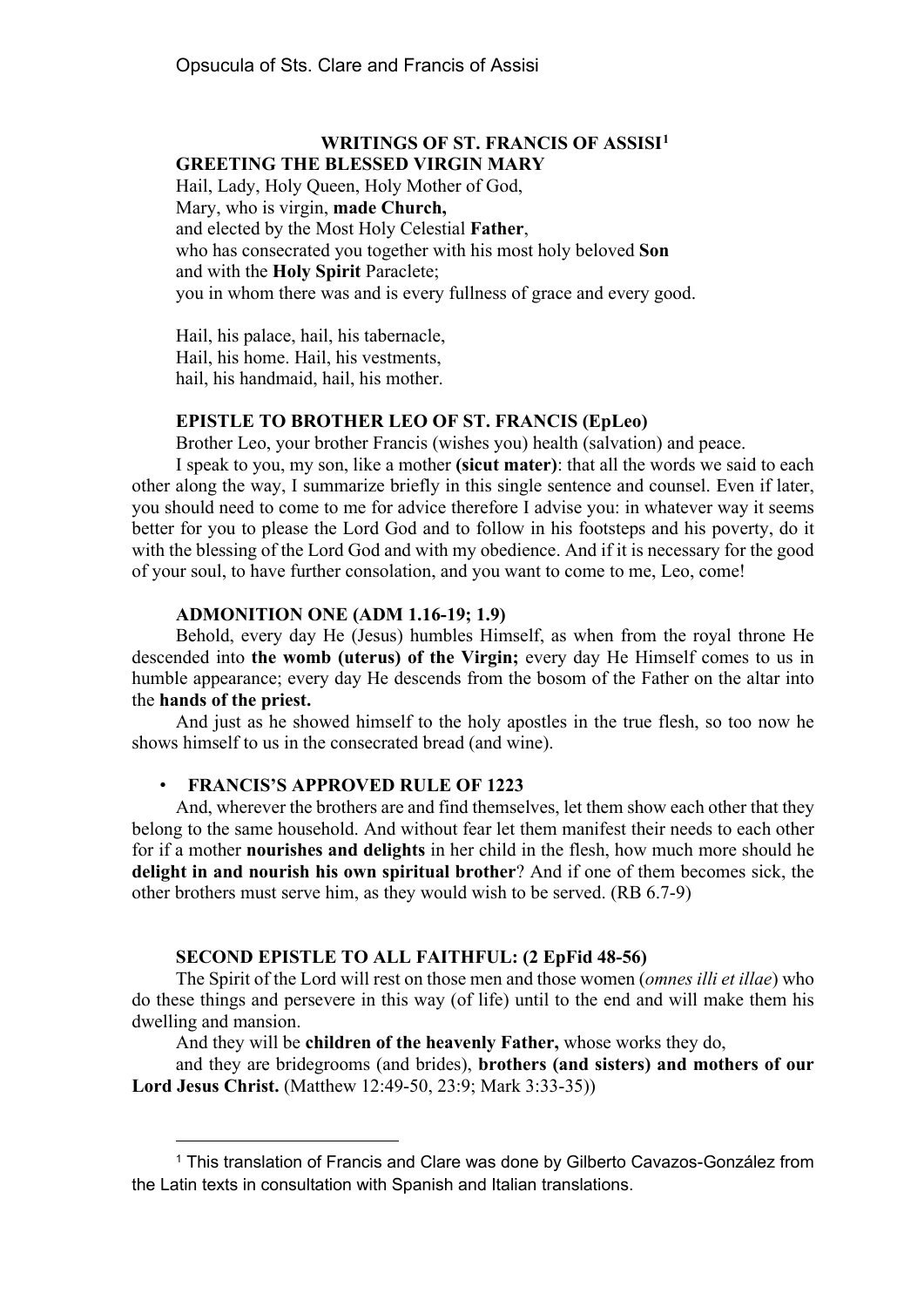We are **bridegrooms,** when the **Holy Spirit** conjoins the faithful soul to Jesus Christ. (2 Corinthians 11:2; Ephesians 5:27; Revelation 19:7)

And we are **brothers and sisters**, when we do the will of his Father, who is in heaven.

We are **mothers**, when we carry him in our heart and in our body (living) with love and a pure and sincere consciousness, and we birth him through holy conduct, which must shine as an example for others.

## **WRITINGS OF ST. CLARE OF ASSISI**

# **SECOND EPISTLE OF ST. CLARE TO AGNES (2 EpAgn 18-22)**

…but rather as a poor virgin, embrace (hold onto) the poor Christ. See that He has made himself the object of contempt for you, and follow (his example) by making yourself contemptible in this world for his sake.

O noble queen, **Regard** your Bridegroom, the most beautiful of the sons of men, who became for your salvation the most vile of men, despised, beaten and repeatedly scourged in His whole body, and even dying amidst the most agonizing pains on the cross.

#### **Gaze, ponder, contemplate and yearn to imitate Him.**

If you suffer with Him, you will reign with Him; if you commiserate with him, you will rejoice with Him; if you die with Him on the cross of tribulation, with Him you will possess heavenly mansions in the splendor of the saints, and your name will be written in the Book of Life and will be celebrated among men and women.

### **FOURTH EPISTLE OF ST. CLARE TO AGNES (4 EpAgn 15-23)**

Look into this mirror every day, O Queen, fiancée of Jesus Christ, and continually examine your face in it; so that internally and externally you may adorn yourself arrayed with a variety of things, wearing the flowers and vestments of all the virtues as befits the daughter and fiancée of the most high King.

In this mirror, then, blessed poverty, holy humility and ineffable charity shine forth; and this you will be able to contemplate, with the grace of God, spread over the entire surface of the mirror.

Pay attention **to the beginning** of this mirror (look at) the poverty of the One who was laid in the crib wrapped in diapers. O admirable humility and extraordinary poverty! The King of angels, the Lord of heaven and earth, reclines in a manger!

In the **middle** of the mirror, consider the humility, or at least his blessed poverty, the countless hardships, and the punishments that he endured for the redemption of humankind.

Finally, in the **depths** of the same mirror, contemplate the ineffable love with which Christ wished to suffer and die on the tree of the cross the most shameful kind of death.